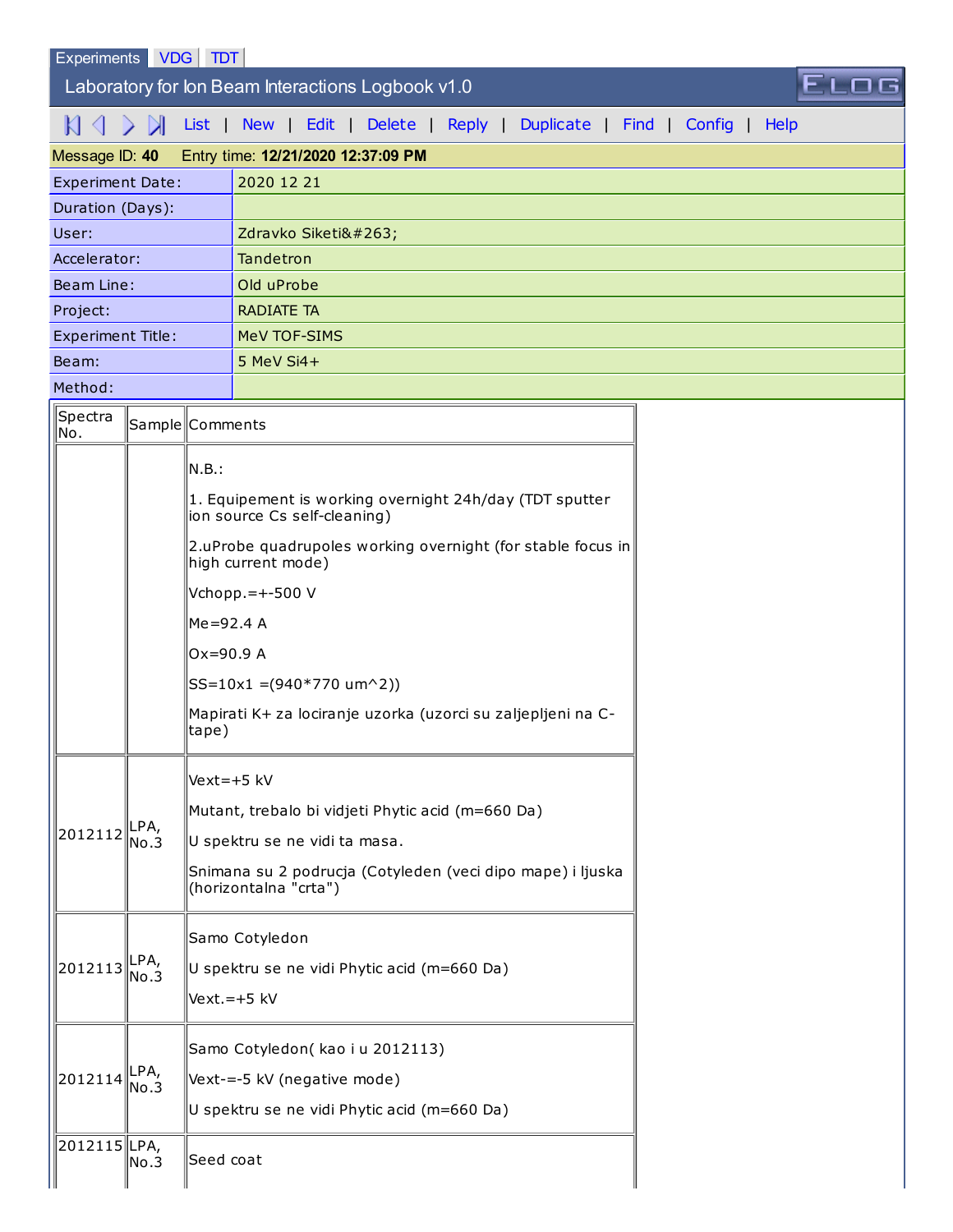|         |              | U spektru se ne vidi Phytic acid (m=660 Da)<br>Vext.=+5 kV                                                 |
|---------|--------------|------------------------------------------------------------------------------------------------------------|
| 2012116 | LPA,<br>No.3 | Seed coat, ROI scan<br>U spektru se ne vidi Phytic acid (m=660 Da)<br>$Vext.=+5$ kV                        |
| 2012117 | LPA,<br>No.2 | Samo cotyledon.<br>Neravan uzorak<br>U spektru se ne vidi Phytic acid (m=660 Da)<br>$Vext.=+5$ kV          |
| 2012118 | Ipa,<br>No.2 | Samo cotyledon.<br>Neravan uzorak<br>U spektru se ne vidi Phytic acid (m=660 Da<br>Vext.=-4 kV<br>Charging |
| 2012119 | LPA,<br>No.2 | Seed coat.<br>U spektru se ne vidi Phytic acid (m=660 Da)<br>$Vext.=+5$ kV                                 |
| 2012120 | LPA,<br>No.1 | Samo cotyledon.<br>U spektru se ne vidi Phytic acid (m=660 Da)<br>Vext.=-4 kV<br>Charging                  |
| 2012121 | LPA,<br>No.1 | Samo cotyledon.<br>U spektru se ne vidi Phytic acid (m=660 Da)<br>$Vext.=+5$ kV                            |
| 2012122 | LPA,<br>No.1 | Seed coat.<br>U spektru se ne vidi Phytic acid (m=660 Da)<br>$Vext.=+5$ kV                                 |

Attachment 1: [2012112.JPG](http://sim1.zef.irb.hr:8080/Experiments/201221_130444/2012112.JPG) 27 kB | [Hide](http://sim1.zef.irb.hr:8080/Experiments/40?hide=0,1,2,3,) | Hide all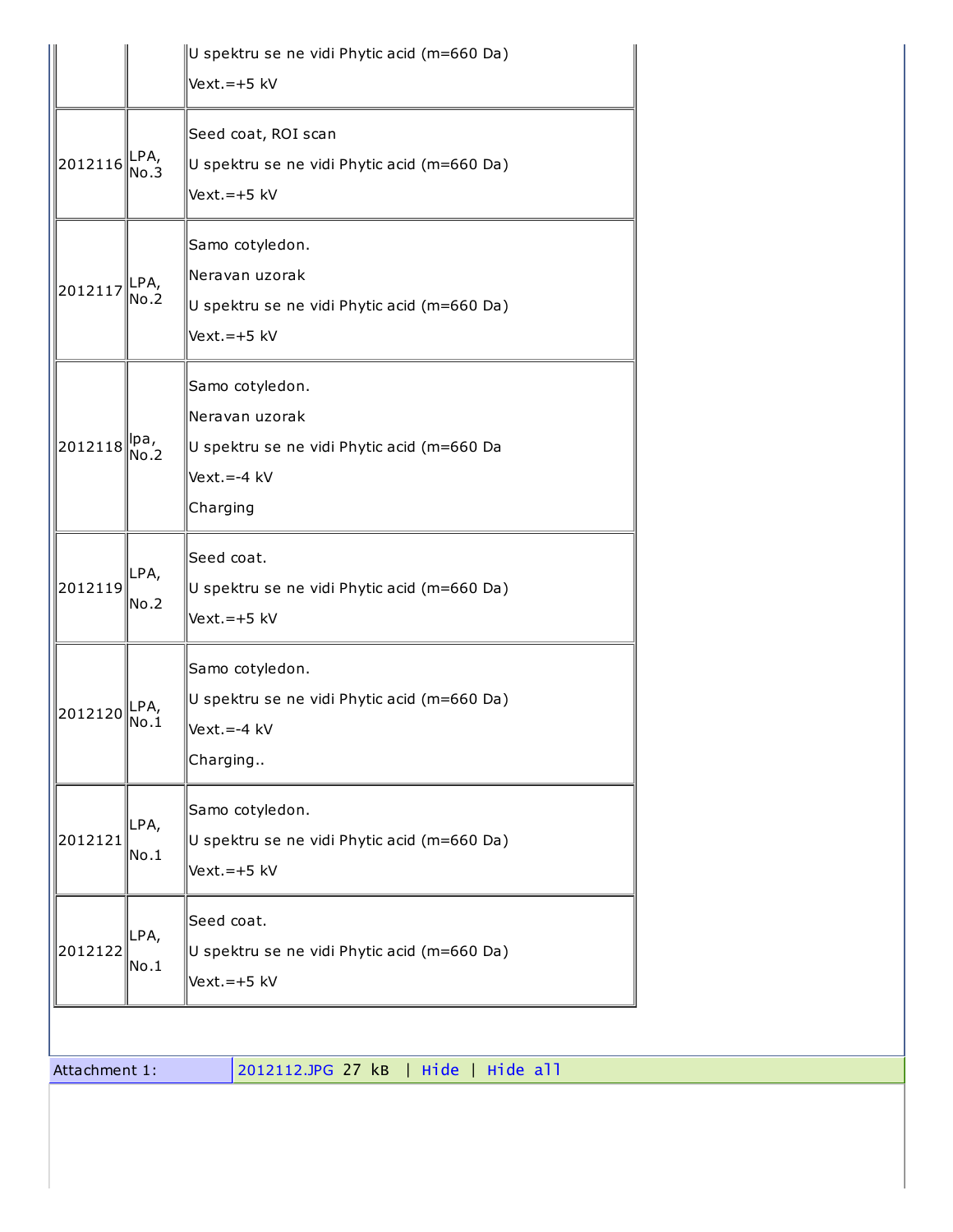

Attachment 2: [2012116.JPG](http://sim1.zef.irb.hr:8080/Experiments/201221_130455/2012116.JPG) 18 kB | [Hide](http://sim1.zef.irb.hr:8080/Experiments/40?hide=0,1,2,3,) | Hide all



Attachment 3: [2012119.JPG](http://sim1.zef.irb.hr:8080/Experiments/201221_153925/2012119.JPG) 38 kB Uploaded 12/21/2020 3:39:25 PM | [Hide](http://sim1.zef.irb.hr:8080/Experiments/40?hide=0,1,2,3,) | Hide all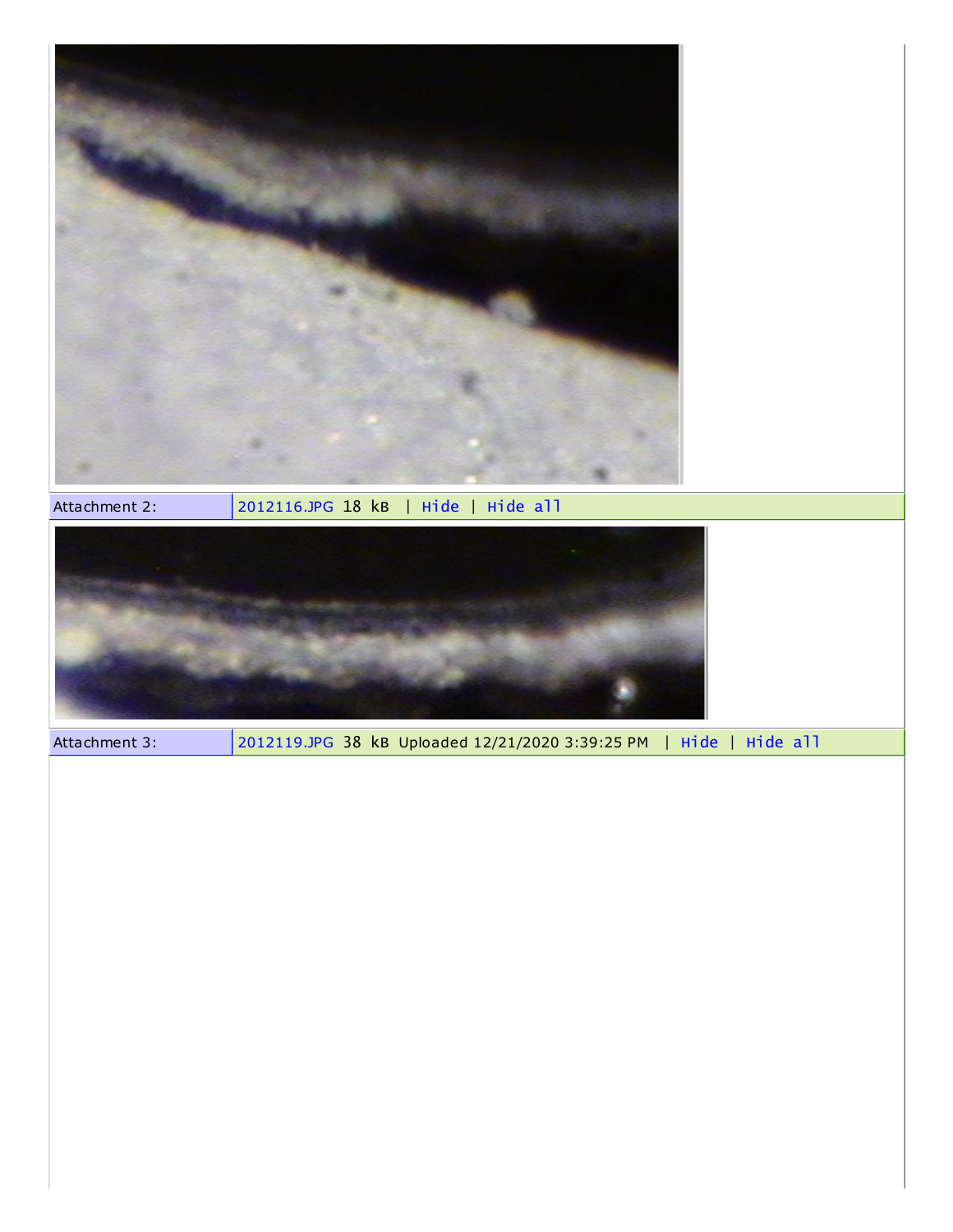| Attachment 4: | 2012122.JPG 71 kB Uploaded 12/21/2020 5:40:21 PM   Hide   Hide all |
|---------------|--------------------------------------------------------------------|
|               |                                                                    |
|               |                                                                    |
|               |                                                                    |
|               |                                                                    |
|               |                                                                    |
|               |                                                                    |
|               |                                                                    |